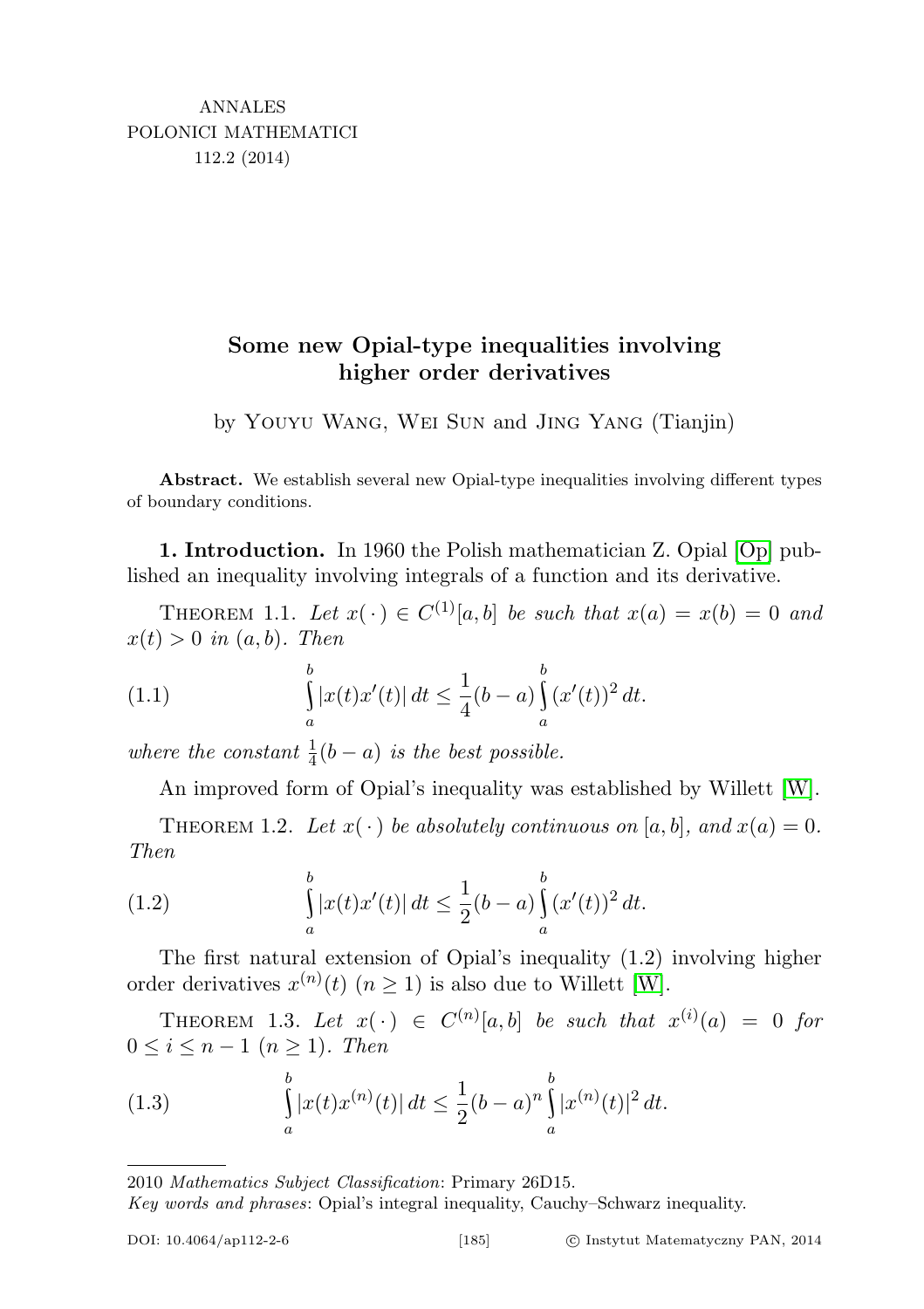A sharp version of inequality (1.3) is due to Das [\[D\]](#page-7-1):

THEOREM 1.4. Let  $x(\cdot) \in C^{(n-1)}[a,b]$  be such that  $x^{(i)}(a) = 0$  for  $0 \leq i \leq n-1$   $(n \geq 1)$ . Further, let  $x^{(n-1)}(\cdot)$  be absolutely continuous and  $\int_a^b |x^{(n)}(t)|^2 dt < \infty$ . Then

(1.4) 
$$
\int_{a}^{b} |x(t)x^{(n)}(t)| dt \leq \frac{1}{2n!} \left(\frac{n}{2n-1}\right)^{1/2} (b-a)^n \int_{a}^{b} |x^{(n)}(t)|^2 dt.
$$

This simple inequality has motivated a large number of research papers giving its successively simpler proofs, providing various generalizations, and exhibiting discrete analogs (see the reference list).

This type of inequalities has been used recently in studying the gaps between zeros of solutions of differential equations. The main purpose of the present paper is to establish some new Opial-type inequalities with different types of boundary conditions. To the best of our knowledge, no author has discussed these problems till now.

2. Main results. In this section, we give our main results and some corollaries.

<span id="page-1-0"></span>THEOREM 2.1. Let  $x(\cdot) \in C^{(n)}[a, b]$  be such that  $\alpha_i x^{(i)}(a) + \beta_i x^{(i)}(b) = 0$ with  $\alpha_i, \beta_i > 0$  for  $0 \leq i \leq n-1$   $(n \geq 1)$ . Then

$$
(2.1) \qquad \int\limits_a^b |x(t)x^{(n)}(t)| \, dt \le \prod_{i=0}^{n-1} \frac{\sqrt{(\alpha_i^2 + \beta_i^2)/2}}{\alpha_i + \beta_i} (b-a)^n \int\limits_a^b |x^{(n)}(t)|^2 \, dt.
$$

Proof. Define

$$
H_i(s,t) = \begin{cases} \frac{\alpha_i}{\alpha_i + \beta_i}, & a \le t \le s, \\ -\frac{\beta_i}{\alpha_i + \beta_i}, & s \le t \le b, \end{cases}
$$

and

$$
L_i(s) = \left(\int_a^b |H_i(s,t)|^2 dt\right)^{1/2} = \left[\frac{\alpha_i^2(s-a) + \beta_i^2(b-s)}{(\alpha_i + \beta_i)^2}\right]^{1/2}.
$$

Then, by the condition  $\alpha_i x^{(i)}(a) + \beta_i x^{(i)}(b) = 0$  for  $0 \le i \le n - 1$ , we have

(2.2) 
$$
x^{(i)}(s) = \int_{a}^{b} x^{(i+1)}(t) H_i(s, t) dt \quad (a \le s \le b).
$$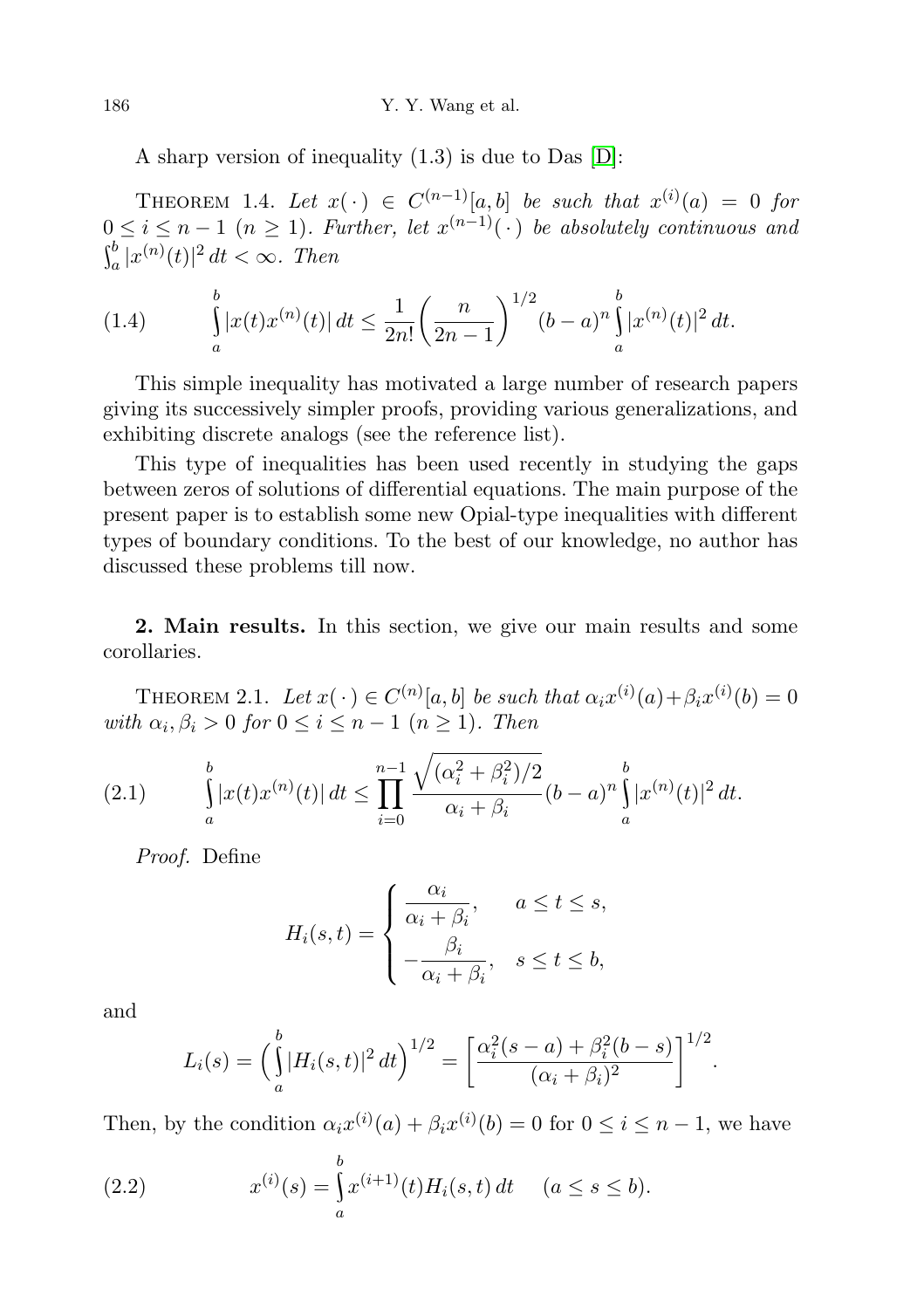So, by the Cauchy–Schwarz inequality, we get

$$
|x^{(i)}(s)| \leq \int_{a}^{b} |x^{(i+1)}(t)| |H_i(s,t)| dt
$$
  
\n
$$
\leq \left(\int_{a}^{b} |x^{(i+1)}(t)|^2 dt\right)^{1/2} \left(\int_{a}^{b} |H_i(s,t)|^2 dt\right)^{1/2}
$$
  
\n
$$
= L_i(s) \cdot \left(\int_{a}^{b} |x^{(i+1)}(t)|^2 dt\right)^{1/2}.
$$

Thus, for  $0 \leq i \leq n-1$ , we have

$$
(2.3) \quad \left(\int_a^b |x^{(i)}(t)|^2 dt\right)^{1/2} \le \frac{\sqrt{(\alpha_i^2 + \beta_i^2)/2}}{\alpha_i + \beta_i} \cdot (b-a) \left(\int_a^b |x^{(i+1)}(t)|^2 dt\right)^{1/2}.
$$

Using (2.3) inductively, we obtain

$$
(2.4) \qquad |x(t)| \le L_0(t) \cdot \left(\int_a^b |x'(t)|^2 dt\right)^{1/2}
$$
  
\n
$$
\le L_0(t) \cdot \frac{\sqrt{(\alpha_1^2 + \beta_1^2)/2}}{\alpha_1 + \beta_1} \cdot (b-a) \left(\int_a^b |x''(t)|^2 dt\right)^{1/2} \le \cdots
$$
  
\n
$$
\le L_0(t) \cdot \prod_{i=1}^{n-1} \frac{\sqrt{(\alpha_i^2 + \beta_i^2)/2}}{\alpha_i + \beta_i} (b-a)^{n-1} \left(\int_a^b |x^{(n)}(t)|^2 dt\right)^{1/2}.
$$

Using the Cauchy–Schwarz inequality, we have

$$
(2.5) \qquad \int\limits_a^b L_0(t) \cdot |x^{(n)}(t)| \, dt \le \frac{\sqrt{(\alpha_0^2 + \beta_0^2)/2}}{\alpha_0 + \beta_0} (b-a) \Big(\int\limits_a^b |x^{(n)}(t)|^2 \, dt\Big)^{1/2}.
$$

Multiplying (2.4) by  $|x^{(n)}(t)|$ , and using (2.5), we obtain (2.1).

Letting  $\alpha_i = \beta_i = 1$  ( $0 \le i \le n - 1$ ) in Theorem [2.1](#page-1-0) yields the following result.

COROLLARY 2.2. Let  $x(\cdot) \in C^{(n)}[a,b]$  be such that  $x^{(i)}(a) + x^{(i)}(b) = 0$ for  $0 \leq i \leq n-1$   $(n \geq 1)$ . Then

(2.6) 
$$
\int_{a}^{b} |x(t)x^{(n)}(t)| dt \leq \left(\frac{b-a}{2}\right)^{n} \int_{a}^{b} |x^{(n)}(t)|^{2} dt.
$$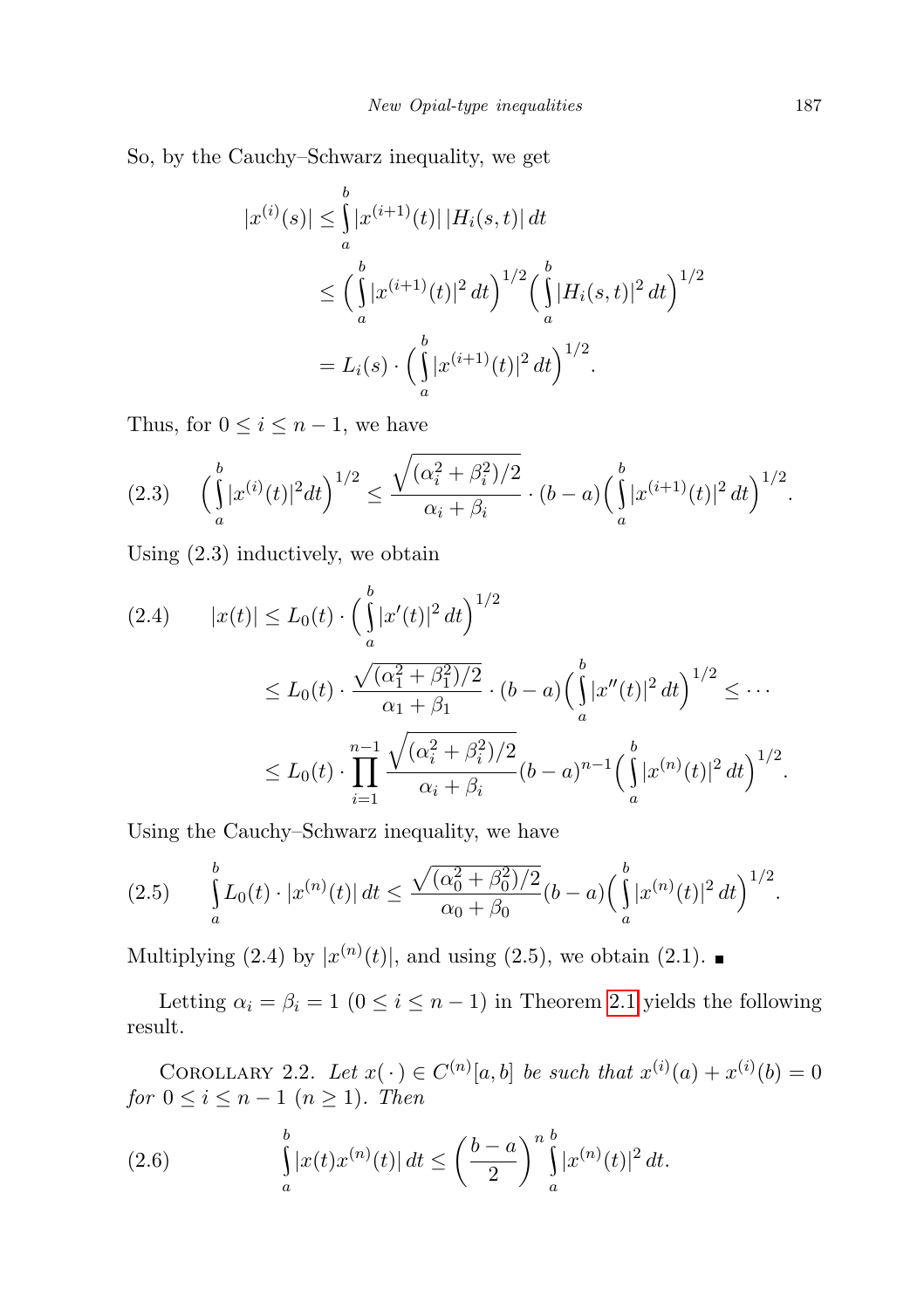THEOREM 2.3. Let  $x(\cdot) \in C^{(2n)}[a, b]$  be such that  $x^{(2i)}(a) = x^{(2i)}(b) = 0$ for  $0 \leq i \leq n-1$   $(n \geq 1)$ . Then

$$
(2.7) \qquad \int\limits_a^b |x(t)x^{(2n)}(t)| \, dt \le \left(\frac{4}{3\sqrt{10}}\right)^n \left(\frac{b-a}{2}\right)^{2n} \int\limits_a^{b} |x^{(2n)}(t)|^2 \, dt.
$$

*Proof.* In view of the assumptions on  $x(t)$ , it is easy to check that

(2.8) 
$$
x^{(2i)}(t) = -\int_{a}^{b} T(t,s)x^{(2i+2)}(s) ds, \quad 0 \le i \le n-1,
$$

where

$$
T(t,s) = \begin{cases} \frac{(s-a)(b-t)}{b-a}, & a \le s \le t \le b, \\ \frac{(t-a)(b-s)}{b-a}, & a \le t \le s \le b. \end{cases}
$$

So by the Cauchy–Schwarz inequality, we obtain

(2.9) 
$$
|x^{(2i)}(t)| \leq \int_{a}^{b} |T(t,s)| |x^{(2i+2)}(s)| ds
$$
  

$$
\leq \left(\int_{a}^{b} |T(t,s)|^2 ds\right)^{1/2} \left(\int_{a}^{b} |x^{(2i+2)}(s)|^2 ds\right)^{1/2}
$$
  

$$
= \frac{(b-t)(t-a)}{\sqrt{3(b-a)}} \left(\int_{a}^{b} |x^{(2i+2)}(s)|^2 ds\right)^{1/2}.
$$

Thus, for  $0 \leq i \leq n-1$ , we get

$$
(2.10) \qquad \left(\int_{a}^{b} |x^{(2i)}(t)|^2 dt\right)^{1/2} \n\leq \frac{1}{\sqrt{3(b-a)}} \left(\int_{a}^{b} (t-a)^2 (b-t)^2 dt\right)^{1/2} \left(\int_{a}^{b} |x^{(2i+2)}(t)|^2 dt\right)^{1/2} \n= \frac{(b-a)^2}{3\sqrt{10}} \left(\int_{a}^{b} |x^{(2i+2)}(t)|^2 dt\right)^{1/2}.
$$

Using  $(2.9)$  and  $(2.10)$  inductively, we obtain

(2.11) 
$$
|x(t)| \leq \int_{a}^{b} |T(t,s)| |x''(s)| ds
$$

$$
\leq \frac{(b-t)(t-a)}{\sqrt{3(b-a)}} \left(\int_{a}^{b} |x''(s)|^2 ds\right)^{1/2}
$$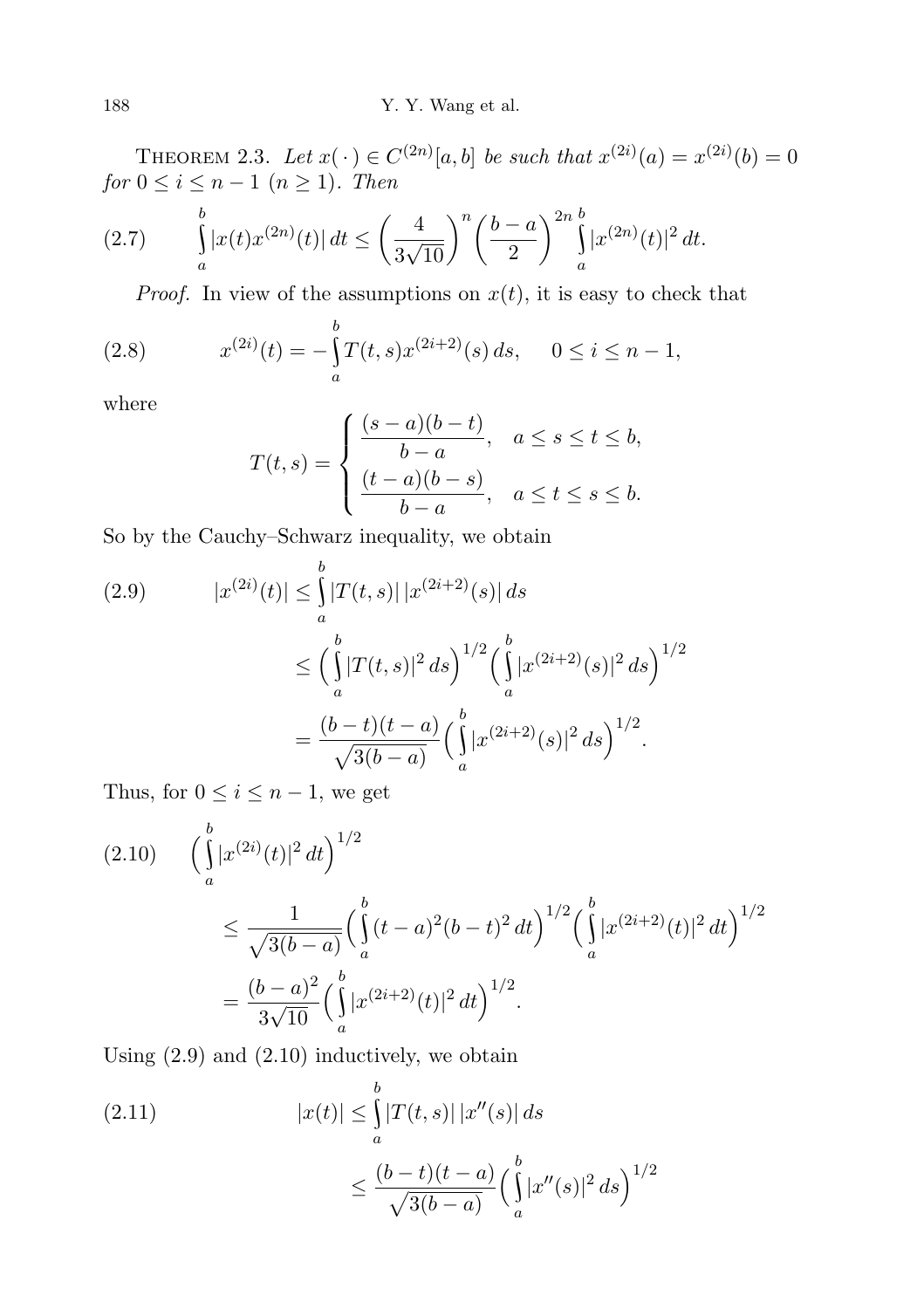$$
\leq \frac{(b-t)(t-a)}{\sqrt{3(b-a)}} \cdot \frac{(b-a)^2}{3\sqrt{10}} \left(\int_a^b |x^{(4)}(t)|^2 dt\right)^{1/2} \leq \cdots
$$
  

$$
\leq \frac{(b-t)(t-a)}{\sqrt{3(b-a)}} \cdot \frac{(b-a)^{2n-2}}{(3\sqrt{10})^{n-1}} \cdot \left(\int_a^b |x^{(2n)}(t)|^2 dt\right)^{1/2}.
$$

Using the Cauchy–Schwarz inequality, we have

$$
(2.12) \qquad \int_{a}^{b} \frac{(b-t)(t-a)}{\sqrt{3(b-a)}} |x^{(2n)}(t)| dt \leq \frac{(b-a)^2}{3\sqrt{10}} \left(\int_{a}^{b} |x^{(2n)}(t)|^2 dt\right)^{1/2}.
$$

Multiplying  $(2.11)$  by  $|x^{(2n)}(t)|$ , and using  $(2.12)$ , we obtain

$$
\int_{a}^{b} |x(t)x^{(2n)}(t)| dt
$$
\n
$$
\leq \frac{(b-a)^{2n-2}}{(3\sqrt{10})^{n-1}} \left(\int_{a}^{b} |x^{(2n)}(t)|^2 dt\right)^{1/2} \int_{a}^{b} \frac{(b-t)(t-a)}{\sqrt{3(b-a)}} |x^{(2n)}(t)| dt
$$
\n
$$
\leq \frac{(b-a)^{2n}}{(3\sqrt{10})^n} \int_{a}^{b} |x^{(2n)}(t)|^2 dt.
$$

The inequality (2.7) follows immediately.  $\blacksquare$ 

THEOREM 2.4. Let  $x(\cdot) \in C^{(2n+1)}[a, b]$  be such that  $x(a) + x(b) = 0$  and  $x^{(2i+1)}(a) = x^{(2i+1)}(b) = 0$  for  $0 \le i \le n-1$   $(n \ge 1)$ . Then

$$
(2.13) \qquad \int_{a}^{b} |x(t)x^{(2n+1)}(t)| \, dt \le \left(\frac{4}{3\sqrt{10}}\right)^n \left(\frac{b-a}{2}\right)^{2n+1} \int_{a}^{b} |x^{(2n+1)}(t)|^2 \, dt.
$$

*Proof.* By the assumption  $x(a) + x(b) = 0$ , it is easy to check that

(2.14) 
$$
x(t) = \int_{a}^{b} K(t, s) x'(s) ds,
$$

where

$$
K(t,s) = \begin{cases} 1/2, & a \le s \le t \le b, \\ -1/2, & a \le t \le s \le b. \end{cases}
$$

So by the Cauchy–Schwarz inequality, we obtain

(2.15) 
$$
|x(t)| \leq \left(\int_a^b |K(t,s)|^2 ds\right)^{1/2} \left(\int_a^b |x'(s)|^2 ds\right)^{1/2}
$$

$$
= \left(\frac{b-a}{4}\right)^{1/2} \left(\int_a^b |x'(s)|^2 ds\right)^{1/2}.
$$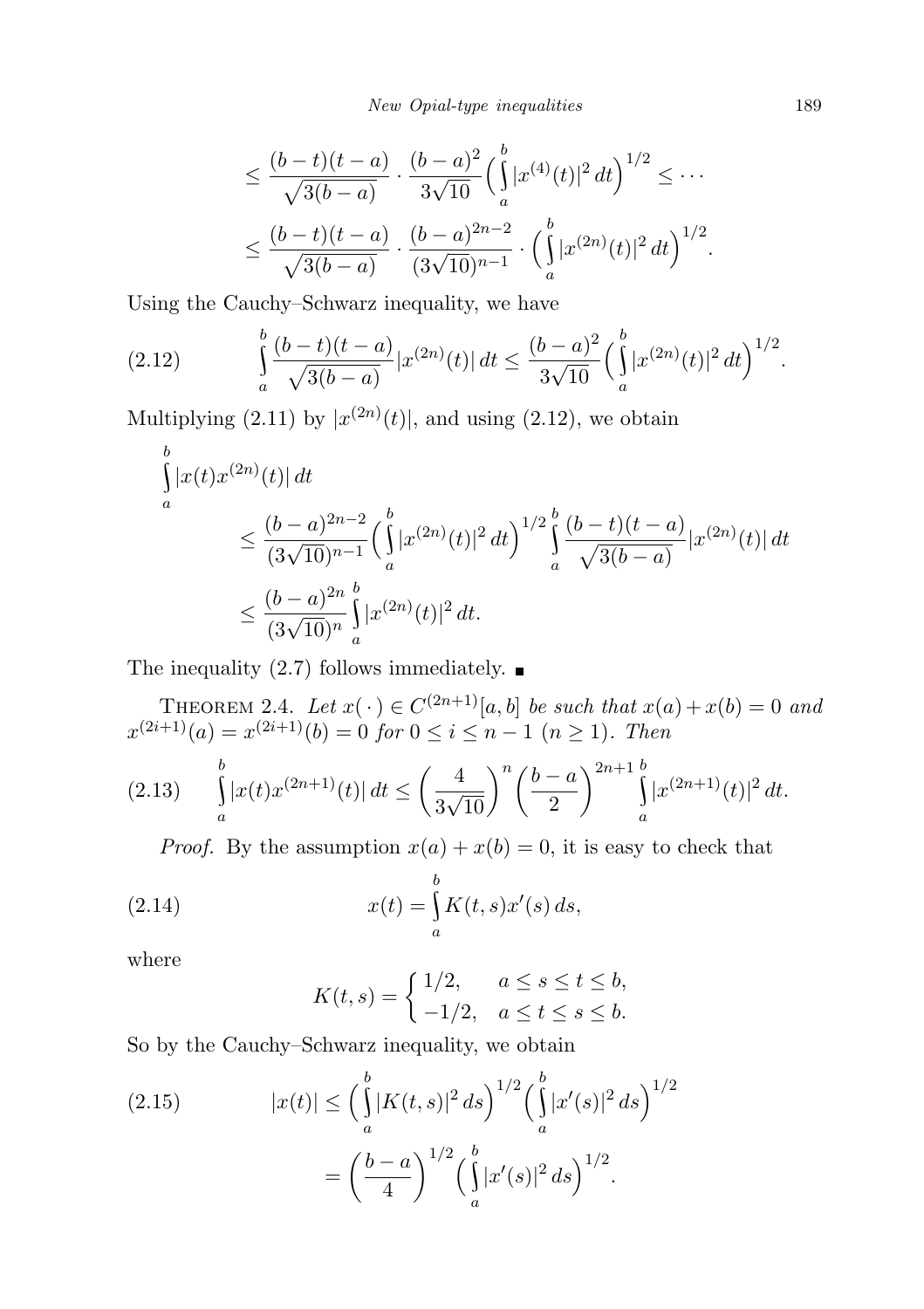For  $0 \le i \le n-1$ , with the help of  $(2.10)$ , we also have

$$
(2.16)\qquad \left(\int_a^b |x^{(2i+1)}(t)|^2 dt\right)^{1/2} \le \frac{(b-a)^2}{3\sqrt{10}} \left(\int_a^b |x^{(2i+3)}(t)|^2 dt\right)^{1/2}.
$$

Using (2.15) and (2.16) inductively, we obtain

$$
(2.17) \qquad |x(t)| \le \left(\frac{b-a}{4}\right)^{1/2} \left(\int_a^b |x'(s)|^2 ds\right)^{1/2}
$$

$$
\le \left(\frac{b-a}{4}\right)^{1/2} \cdot \frac{(b-a)^2}{3\sqrt{10}} \left(\int_a^b |x^{(3)}(t)|^2 dt\right)^{1/2} \le \cdots
$$

$$
\le \left(\frac{b-a}{4}\right)^{1/2} \cdot \frac{(b-a)^{2n}}{(3\sqrt{10})^n} \left(\int_a^b |x^{(2n+1)}(t)|^2 dt\right)^{1/2}.
$$

Multiplying (2.17) by  $|x^{(2n+1)}(t)|$ , and using the Cauchy–Schwarz inequality, we obtain

$$
\int_{a}^{b} |x(t)x^{(2n+1)}(t)| dt
$$
\n
$$
\leq \left(\frac{b-a}{4}\right)^{1/2} \cdot \frac{(b-a)^{2n}}{(3\sqrt{10})^n} \left(\int_{a}^{b} |x^{(2n+1)}(t)|^2 dt\right)^{1/2} \int_{a}^{b} |x^{(2n+1)}(t)| dt
$$
\n
$$
\leq \frac{(b-a)^{2n+1}}{2(3\sqrt{10})^n} \int_{a}^{b} |x^{(2n)}(t)|^2 dt.
$$

The inequality (2.13) follows immediately.  $\blacksquare$ 

THEOREM 2.5. Let  $x(\cdot) \in C^{(2n)}[a, b]$  be such that  $x^{(2i)}(a) = x^{(2i+1)}(b)$  $= 0$  for  $0 \leq i \leq n-1$   $(n \geq 1)$ . Then

(2.18) 
$$
\int_{a}^{b} |x(t)x^{(2n)}(t)| dt \leq \left(\frac{4}{\sqrt{6}}\right)^n \left(\frac{b-a}{2}\right)^{2n} \int_{a}^{b} |x^{(2n)}(t)|^2 dt.
$$

*Proof.* In view of the assumptions on  $x(t)$ , it is easy to check that

(2.19) 
$$
x^{(2i)}(t) = -\int_{a}^{b} P(t,s)x^{(2i+2)}(s) ds, \quad 0 \le i \le n-1,
$$

where

$$
P(t,s) = \begin{cases} s-a, & a \le s \le t \le b, \\ t-a, & a \le t \le s \le b. \end{cases}
$$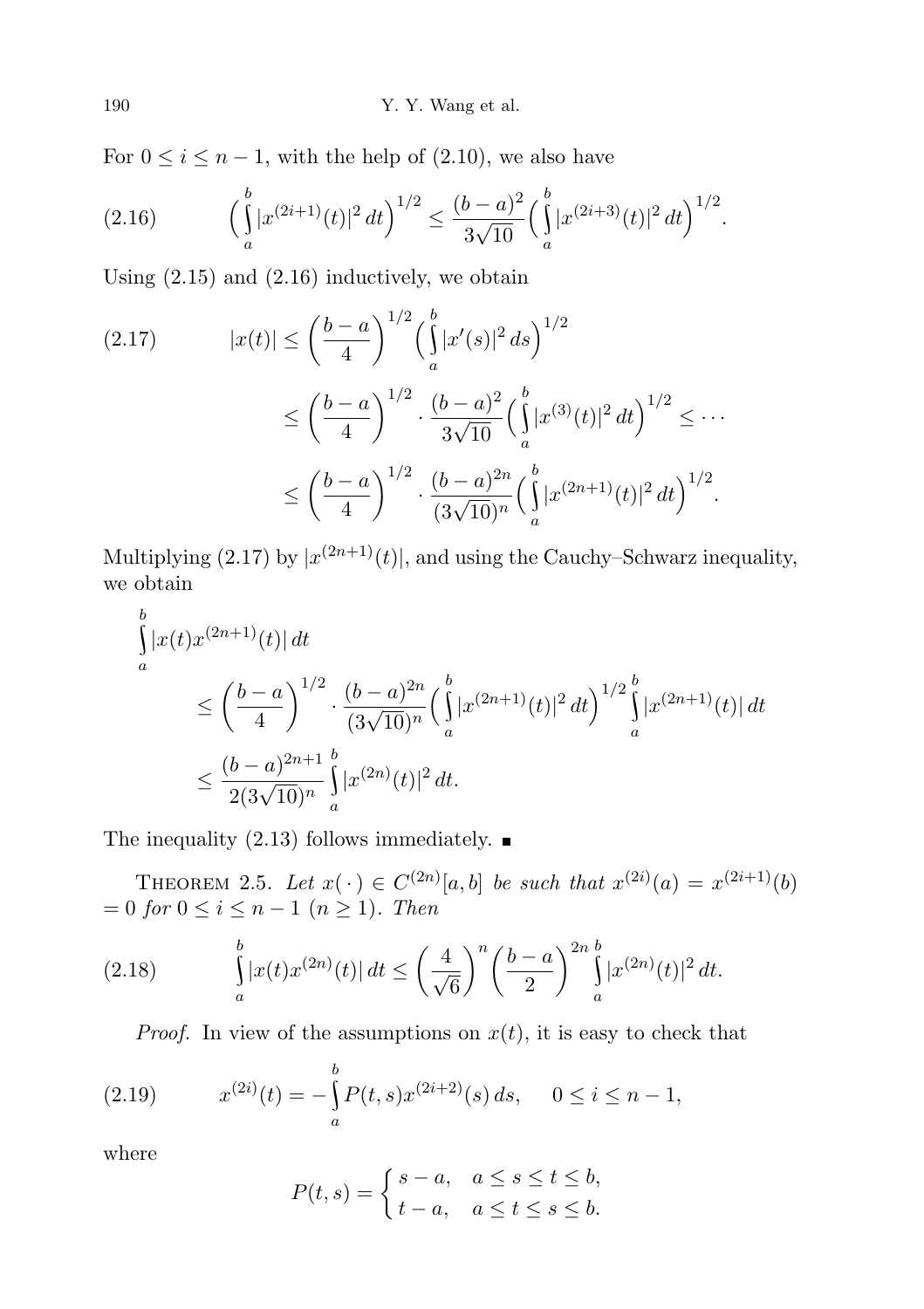Denote

$$
Q(t) = \left(\int_a^b |P(t,s)|^2 ds\right)^{1/2} = \frac{1}{\sqrt{3}}\sqrt{(t-a)^3 + 3(t-a)^2(b-t)}.
$$

By the Cauchy–Schwarz inequality, we obtain

$$
(2.20) \t |x^{(2i)}(t)| \leq \int_{a}^{b} |P(t,s)| |x^{(2i+2)}(s)| ds
$$
  

$$
\leq \left(\int_{a}^{b} |P(t,s)|^2 ds\right)^{1/2} \left(\int_{a}^{b} |x^{(2i+2)}(s)|^2 ds\right)^{1/2}
$$
  

$$
= Q(t) \cdot \left(\int_{a}^{b} |x^{(2i+2)}(s)|^2 ds\right)^{1/2}.
$$

Thus, for  $0\leq i\leq n-1,$  we get

$$
(2.21) \qquad \left(\int_a^b |x^{(2i)}(t)|^2 dt\right)^{1/2} \le \left(\int_a^b Q^2(t) dt\right)^{1/2} \left(\int_a^b |x^{(2i+2)}(t)|^2 dt\right)^{1/2}
$$

$$
= \frac{(b-a)^2}{\sqrt{6}} \left(\int_a^b |x^{(2i+2)}(t)|^2 dt\right)^{1/2}.
$$

Using (2.20) and (2.21) inductively, we obtain

$$
(2.22) \qquad |x(t)| \leq \int_{a}^{b} |P(t,s)| |x''(s)| ds
$$
  
\n
$$
\leq Q(t) \cdot \left(\int_{a}^{b} |x''(s)|^2 ds\right)^{1/2}
$$
  
\n
$$
\leq Q(t) \cdot \frac{(b-a)^2}{\sqrt{6}} \left(\int_{a}^{b} |x^{(4)}(t)|^2 dt\right)^{1/2} \leq \cdots
$$
  
\n
$$
\leq Q(t) \cdot \frac{(b-a)^{2n-2}}{(\sqrt{6})^{n-1}} \left(\int_{a}^{b} |x^{(2n)}(t)|^2 dt\right)^{1/2}.
$$

Using the Cauchy–Schwarz inequality, we find that

(2.23) 
$$
\int_{a}^{b} Q(t) |x^{(2n)}(t)| dt \leq \left( \int_{a}^{b} Q^2(t) dt \right)^{1/2} \left( \int_{a}^{b} |x^{(2n)}(t)|^2 dt \right)^{1/2}
$$

$$
= \frac{(b-a)^2}{\sqrt{6}} \left( \int_{a}^{b} |x^{(2n)}(t)|^2 dt \right)^{1/2}.
$$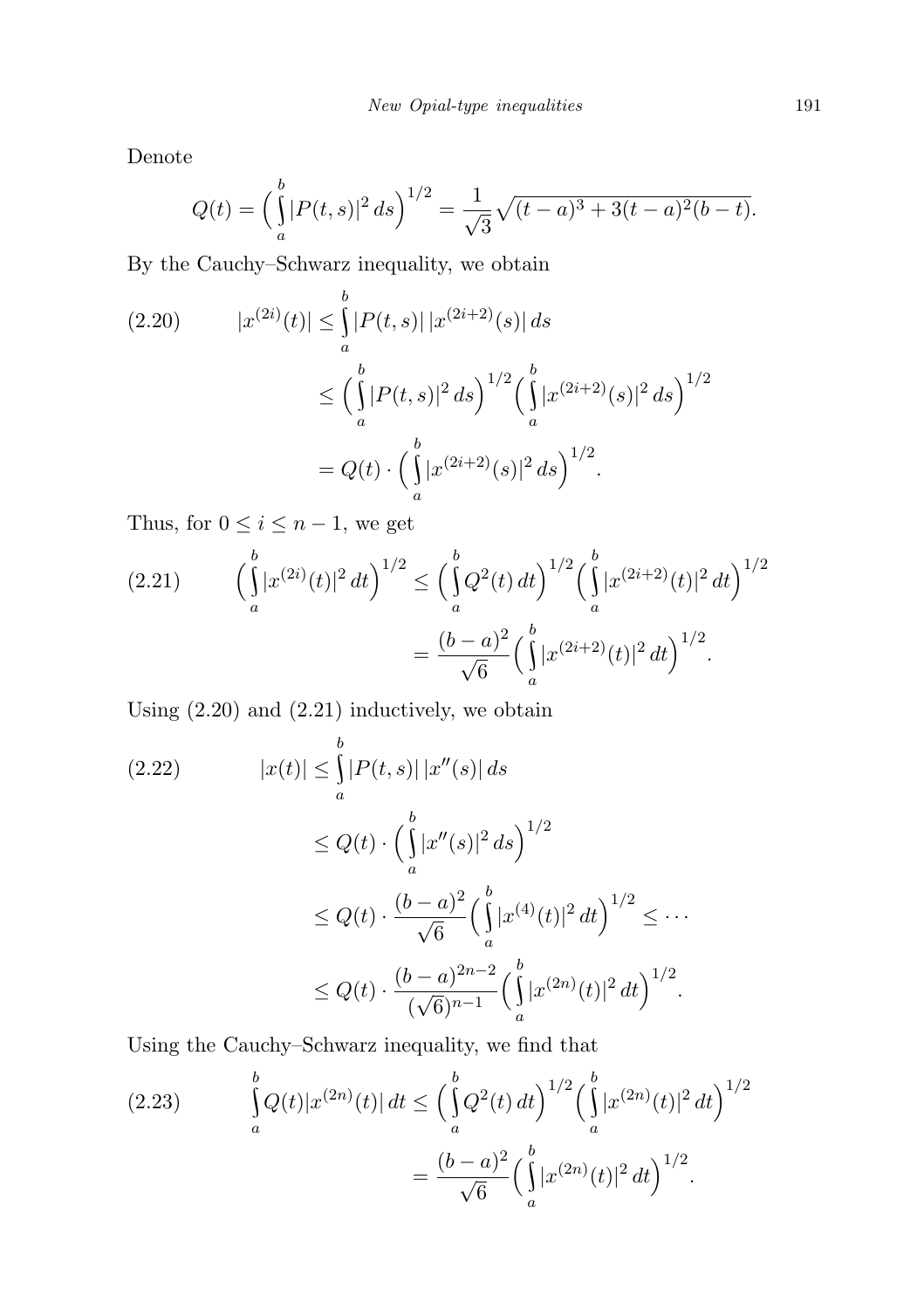Multiplying  $(2.22)$  by  $|x^{(2n)}(t)|$ , and using  $(2.23)$ , we conclude that

$$
\int_{a}^{b} |x(t)x^{(2n)}(t)| dt \le \frac{(b-a)^{2n}}{(\sqrt{6})^n} \int_{a}^{b} |x^{(2n)}(t)|^2 dt.
$$

The inequality  $(2.18)$  follows immediately.

Acknowledgements. The authors would like to express their gratitude to the anonymous referees for their valuable suggestions, which have greatly improved the manuscript.

## References

- [AP1] R. P. Agarwal and P. Y. H. Pang, *Opial Inequalities with Applications in Differ*ential and Difference Equations, Kluwer, Dordrecht, 1995.
- [\[AP2\]](http://dx.doi.org/10.1006/jmaa.1995.1091) R. P. Agarwal and P. Y. H. Pang, Remarks on the generalizations of Opial's inequality, J. Math. Anal. Appl. 190 (1995), 559–577.
- [BS] D. Bainov and P. Simeonov, Integral Inequalities and Applications, Kluwer, Dordrecht, 1992.
- [\[B\]](http://dx.doi.org/10.1090/S0002-9947-1962-0139706-1) P. R. Beesack, On an integral inequality of Z. Opial, Trans. Amer. Math. Soc. 104 (1962), 470–475.
- [\[BD\]](http://dx.doi.org/10.2140/pjm.1968.26.215) P. R. Beesack and K. M. Das, Extensions of Opial's inequality, Pacific J. Math. 26 (1968), 215–232.
- [\[BK\]](http://dx.doi.org/10.4064/ap77-1-2) M. Bohner and B. Kaymakçalan, *Opial inequalities on time scales*, Ann. Polon. Math. 77 (2001), 11–20.
- [\[BW\]](http://dx.doi.org/10.1016/0022-247X(67)90024-8) D. Boyd and J. S. W. Wong, An extension of Opial's inequality, J. Math. Anal. Appl. 19 (1967), 100–102.
- <span id="page-7-1"></span>[D] K. M. Das, An inequality similar to Opial's inequality, Proc. Amer. Math. Soc. 22 (1969), 258–261.
- [\[L\]](http://dx.doi.org/10.1090/S0002-9939-1964-0166315-8) N. Levinson, On an inequality of Opial and Beesack, Proc. Amer. Math. Soc. 15 (1964), 565–566.
- [MPF] D. S. Mitrinović, J. E. Pečarić and A. M. Fink, *Inequalities Involving Functions* and their Integrals and Derivatives, Kluwer, Dordrecht, 1991.
- [Ol] C. Olech, A simple proof of a certain result of Z. Opial, Ann. Polon. Math. 8 (1960), 61–63.
- <span id="page-7-0"></span>[Op]  $Z.$  Opial, *Sur une inégalité*, Ann. Polon. Math. 8 (1960), 29–32.
- [P] B. G. Pachpatte, On integral inequalities similar to Opial's inequality, Demonstratio Math. 22 (1989), 21–27.
- [\[P2\]](http://dx.doi.org/10.1016/0022-247X(86)90176-9) B. G. Pachpatte, On Opial-type integral inequalities, J. Math. Anal. Appl. 120 (1986), 547–556.
- [\[P3\]](http://dx.doi.org/10.1006/jmaa.1995.1109) B. G. Pachpatte, On Opial type inequalities involving higher order derivatives, J. Math. Anal. Appl. 190 (1995), 763–773.
- [S1] S. H. Saker, New inequalities of Opial's type on time scales and some of their applications, Discrete Dynam. Nature Soc. 2012, art. ID 362526, 23 pp.
- [\[S2\]](http://dx.doi.org/10.4064/ap104-3-3) S. H. Saker, Opial's type inequalities on time scales and some applications, Ann. Polon. Math. 104 (2012), 243–260.
- [S3] S. H. Saker, Some new inequalities of Opial's type on time scales, Abstract Appl. Anal. 2012, art. ID 683136, 14 pp.